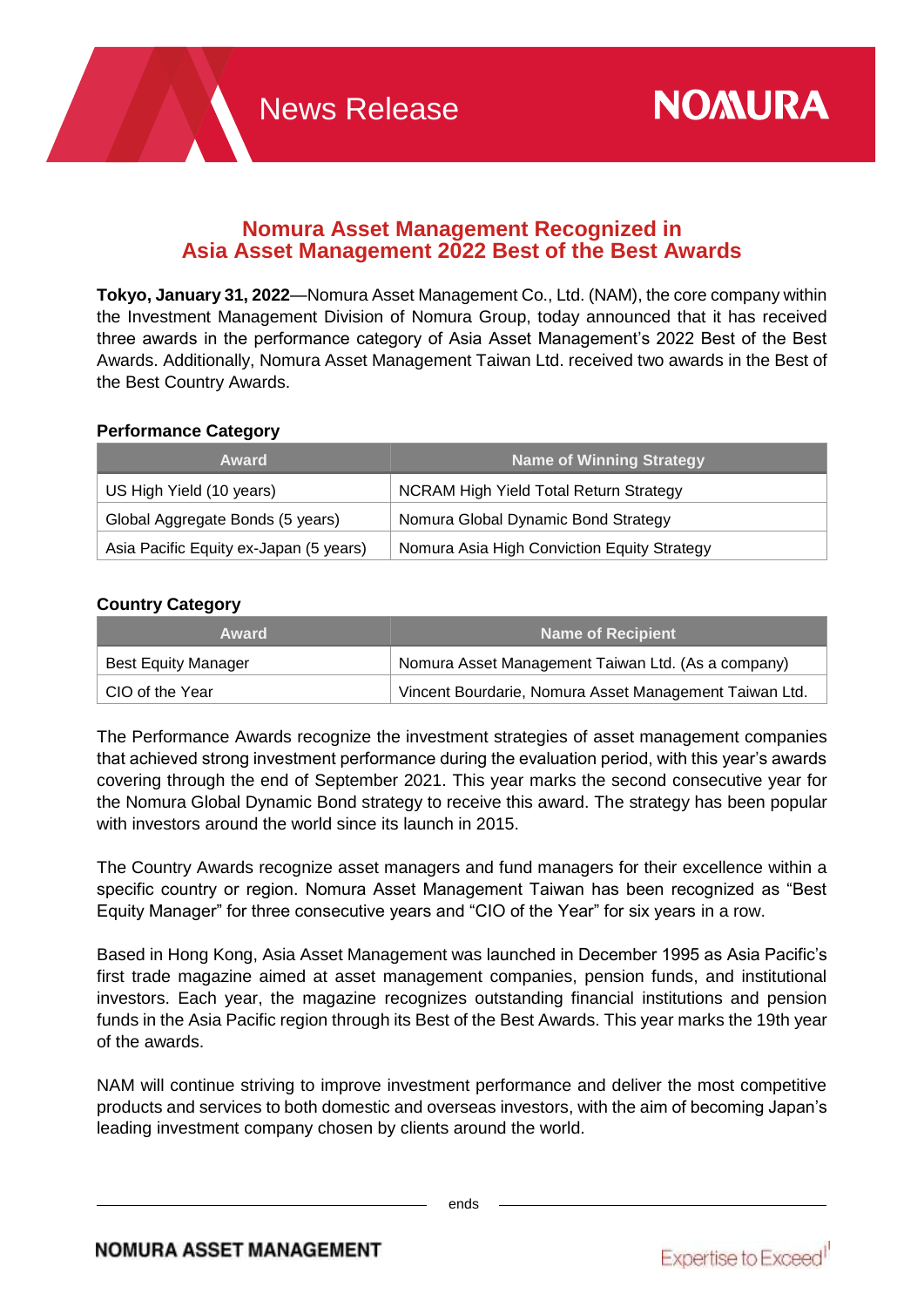About the 2022 Best of the Best Awards

1. Asia Asset Management does not accept any liability or loss incurred by the use of or reliance on the awards for any particular investment or investments.

2. Asia Asset Management accepts no responsibility for the complete accuracy of data, products, or materials accessed for these awards and therefore makes no representation concerning its completeness, truth, accuracy, or its suitability for any particular purpose.

https://www.asiaasset.com/p/37056

#### Nomura

Nomura is a global financial services group with an integrated network spanning over 30 countries and regions. By connecting markets East & West, Nomura services the needs of individuals, institutions, corporates and governments through its three business divisions: Retail, Wholesale (Global Markets and Investment Banking), and Investment Management. Founded in 1925, the firm is built on a tradition of disciplined entrepreneurship, serving clients with creative solutions and considered thought leadership. For further information about Nomura, visit [www.nomura.com.](https://www.nomura.com/)